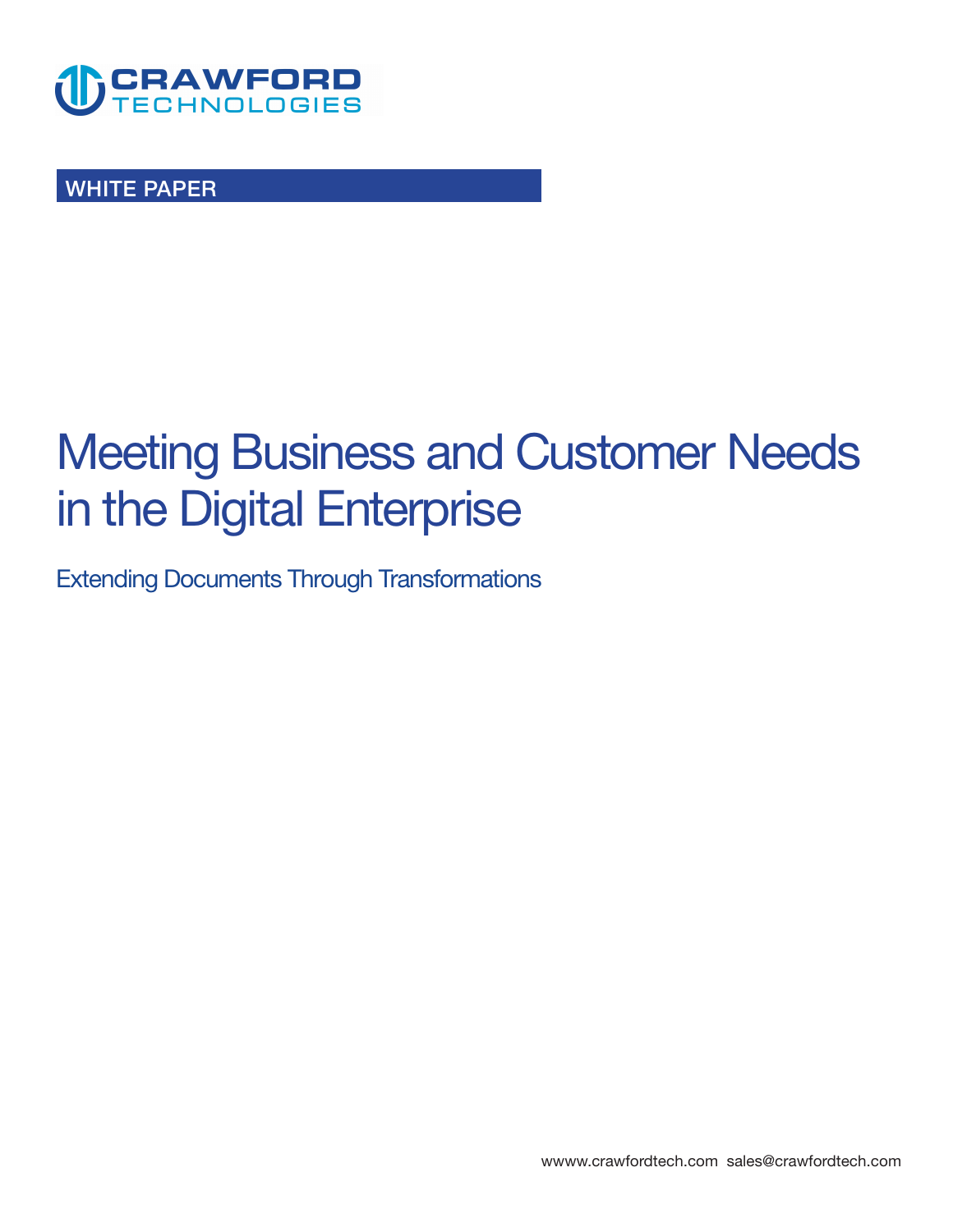### **Introduction**

**The term "transformation" is used to describe any dramatic change. We've built our reputation helping clients make dramatic change – fundamental transformations in the areas of process efficiency, operational savings and information accessibility. Indeed, for over 20 years we have helped over 1,800 organizations around the world use our award-winning print-stream transform technology for high-value, high-volume document production and workflow; and the improvements are impressive.** 

**But we find that organizations today are looking for more. They have a desire to not just change how they do business, but to truly transform into a more agile, responsive and effective organization in the face of digital transformation. That's where we come in. We believe that CrawfordTech has the tools and expertise to help you effectively transform your business in areas that make a difference.** 

**Our suite of transformation tools are known as the most efficient and comprehensive way of converting print and data streams from one format to another. But did you know that there are many possibilities to extend the value of our technologies beyond what they are commonly associated with? The potential includes benefits in the areas of Production, Archive and Business Optimization, and we're eager to share.** 

**This paper will briefly describe how our transform and conversion tools can translate to a broader world of digital transformation and business optimization. We're a respected leader in print stream transform technology, and now we'd like you to consider additional possibilities that you may not have associated with CrawfordTech solutions in the past and ways you can use these tools to transform your business.** 

#### **Approaches to Business Transformation**

**While rooted in a long and proven track record of expertise and dependability, our transform technologies are NOT your grandfather's Oldsmobile. The tools enable a variety of business benefits that extend into a number of key business areas. Here are just some examples to consider:** 

# *Production Efficiencies*

# *Normalizing PDF's*

**Many organizations use PDF as a common print platform in order to establish a more efficient production workflow. PDF also has the added benefit of being a standard format for archiving, production and online presentment. workflows.** 

**Often organizations find that software used to create large multi-document PDF files can result in cumbersome and inefficient PDF files. That slows production and increases production costs. We also offer solutions that perform a number of important normalizing and optimizing functions — improving production efficiency and savings when working with PDF files. Our** 

**We've built our reputation helping clients make dramatic transformations in the areas of process efficiency, operational savings and information accessibility.**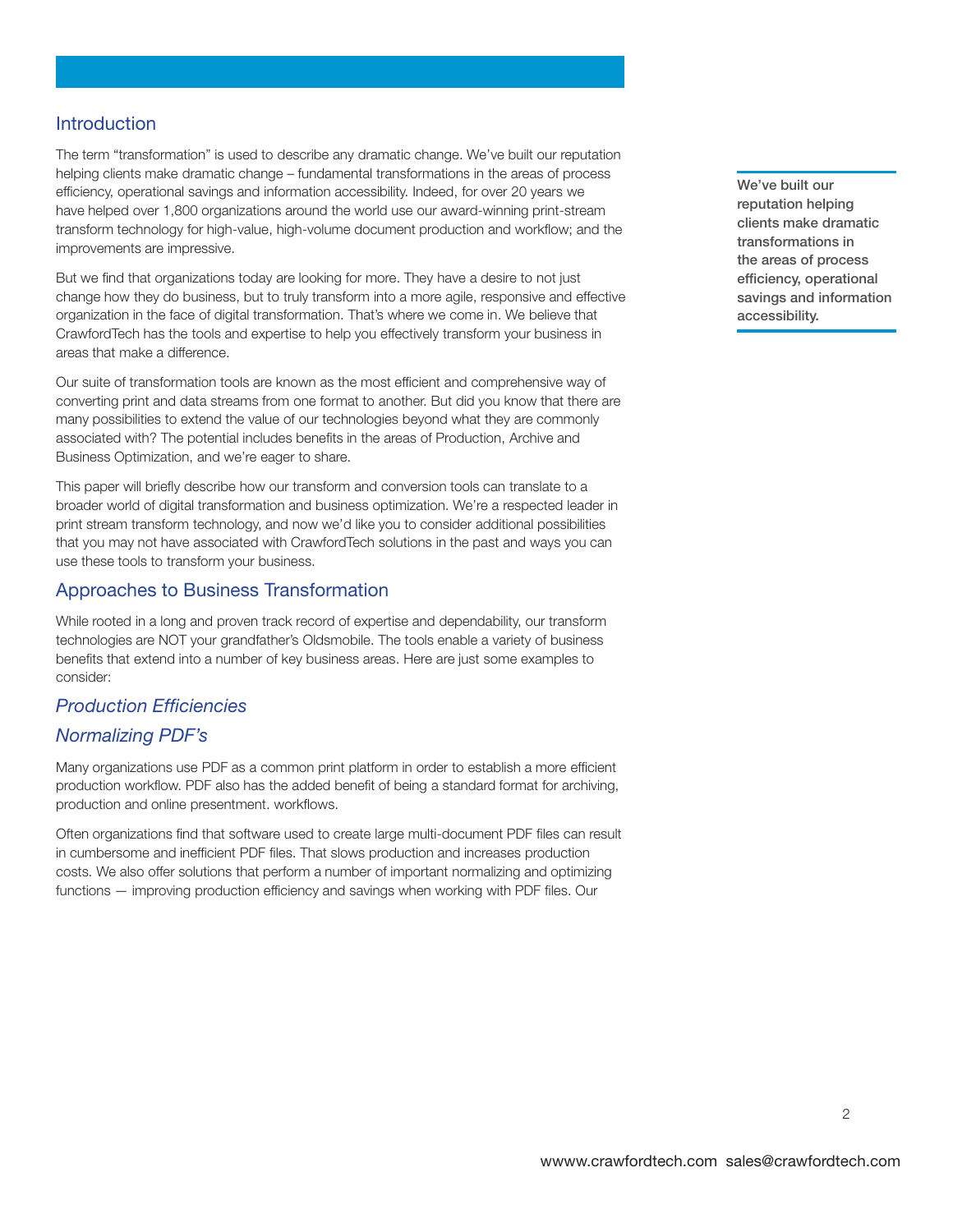**PRO PDF Normalizer can go through a PDF file and restructure it to produce a far more streamlined PDF that will perform much better in printing, archiving and other processing steps. Tests have shown that PRO PDF Normalizer runs two to four times faster than competitive products.** 

#### *Use Case*

**One example of how our PDF normalization is being used in the real world is found in the story of one large PSP in the Northeast United States. They commonly received "print-ready" PDF files from their clients, but many of their customers' files were taking hours to process, or would even fail, slowing down or disrupting the entire production process. The impact on efficiency, and ultimately on profitability, was significant and threatened on-time delivery to their customers.** 

**This PSP was becoming extremely frustrated with their inability to properly handle poorly formed PDF files and adopted our technology to improve production and turnaround standards. PRO PDF Normalizer they now optimize and enhance their PDF files to maximize throughput for all aspects of their print production. By standardizing the PDF's structure they were able to eliminate repetitive graphical elements, duplicate fonts, and poorly structured font character sets; all of which were impeding efficiency and service levels. Optimized PDF files have other benefits too. They result in smaller sized files, which not only cost less to store and manage in archives, but are also faster to load and read by customers when they access them online.** 

**The result? This print service provider dramatically reduced PDF file sizes, resulting in faster printing and more efficient archiving. Indeed, files that had previously taken seven hours, or 420 minutes, to process are now finished in less than 20 minutes – an improvement of 2000%. Fewer resources are required to prepare, troubleshoot and modify the PDF files, saving additional time and money. They also no longer need to consider expensive server upgrades in an attempt to improve processing speed.** 

#### **Concatenation**

**Increased printing speed, the ability to improve service-levels, and the elimination of costs associated with buying and storing preprinted shells are just some of the compelling reasons that companies use our transform technology. But attaining optimal production efficiency is difficult to do when your print streams are full of small jobs in a mixture of formats. Indeed, capturing the full value of any production printing investment requires more than simply purchasing and installing the hardware; intelligent and thoughtful strategies are needed to maximize ROI.** 

**That's where our transform technology comes in again; this time in the form of PRO Concatenator, which gives you the ability to combine multiple PDF and print files in order to maximize the return and value of production-class equipment like inkjet presses and automated mailing equipment. By optimizing print ready files for production you keep high**  **Our transform technologies are NOT your grandfather's Oldsmobile. The tools enable business benefits that extend into a number of key business areas.**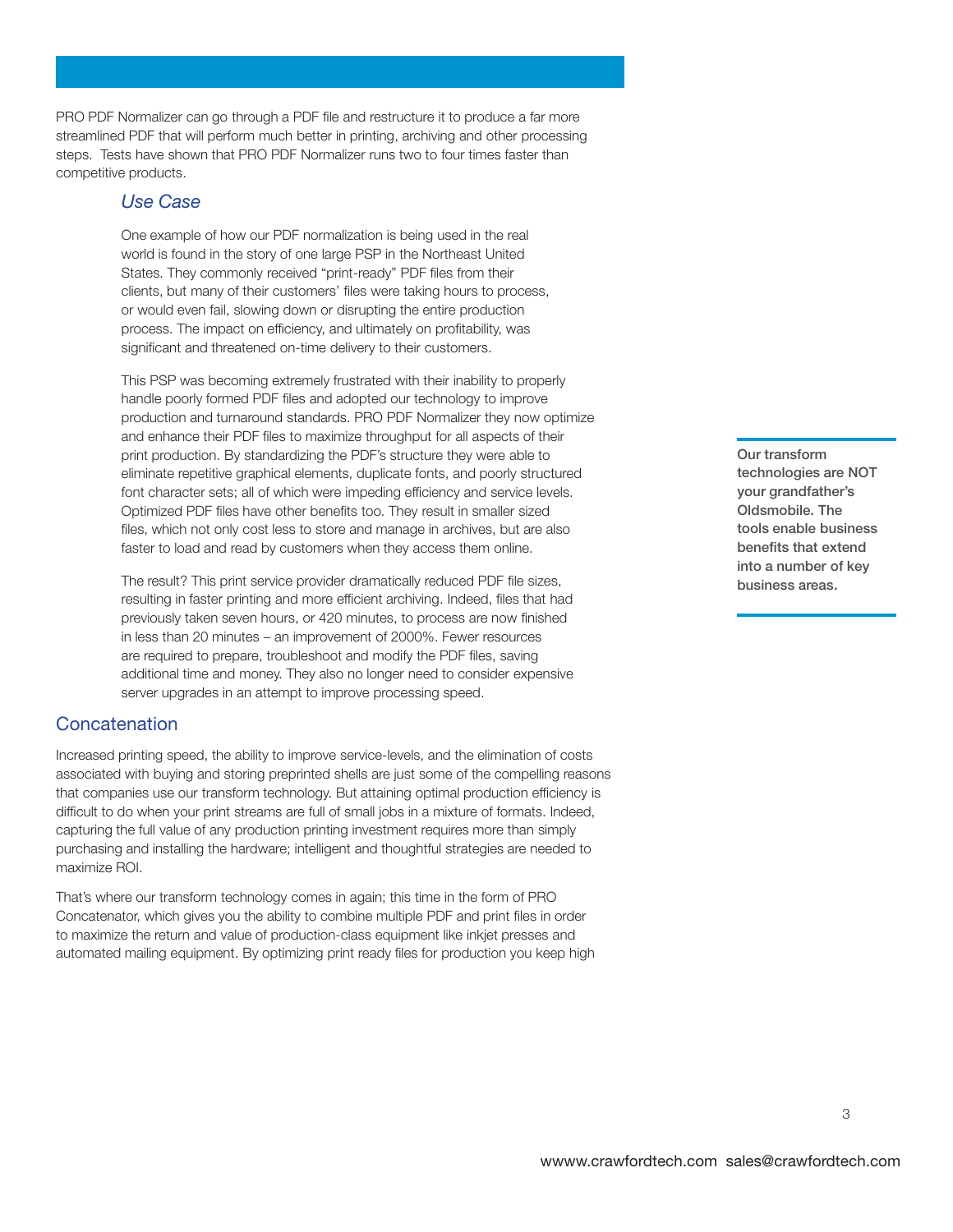**speed machines running efficiently by combining small jobs, optimizing batch sizes, and minimizing press setups and roll changes. At the same time, re-sequencing diverse print jobs and output files allows for maximum postage rate savings and automated mail processing efficiencies that are simply not possible otherwise. Printing and archiving efficiency is improved as well since we remove duplicate resources when joining multiple files, significantly reducing the resultant file size.** 

# *Use Case*

**One large American stock brokerage firm uses PRO Concatenator to join together and batch rising volumes of individual trade confirmation documents. With over 13,000 financial advisors on staff, the number of trades performed every day was in excess of 300,000. As a result, their print service provider found it increasingly difficult to keep up. Completing the job reliably within a 24 hour period was not an SLA that the PSP could undertake.** 

**Using PRO Concatenator, the brokerage is now able to batch 50,000 to 80,000 individual trade confirm print files together into a single print file. This results in a much more production-friendly print file that has streamlined the printing processes significantly. On a daily basis they convert the output to a fully optimized formatted file and transmit that file to their print service provider. Transmission times are down, and in addition to reducing printing and mailing costs, they are able to efficiently archive those client communications, complete with audit logs to ensure compliance with reporting regulations. The upshot is that the brokerage company now uses a modern application aligned with their strategic objectives for savings, efficiency and turnaround performance.** 

# **Archive Effectiveness**

# *PDF for Archive*

**PDF is a standard format for archive, but not all PDF's are created equal. We all know PDF as the way to encode documents in an "as printed" form that is portable between systems. But the suitability of a PDF file for archival is entirely dependent upon the various options chosen**  when the PDF is created – for example, whether or not the fonts are embedded for rendering **or whether the document is encrypted or not.** 

**PDF/A was created specifically for archival. It is an ISO-standardized version of PDF that is specialized for the digital preservation of electronic documents. The "A" stands for "Archive" and addresses the need to retain documents in a way that preserves the content over time and while ensuring that those documents can be retrieved and rendered with a predictable result in the future. PDF/A eliminates certain risks threatening the one-to-one reproducibility of the content while making sure that the user sees the exact same content both today and for years to come.** 

**Our tools are designed as a platform from which to create and manage PDF/A. We transform a wide variety of print stream types – AFP, PCL, PDF, PostScript, DJDE, Metacode, PDF/A, and many others – into PDF/A format ready for archive. In doing this, we capture relevant**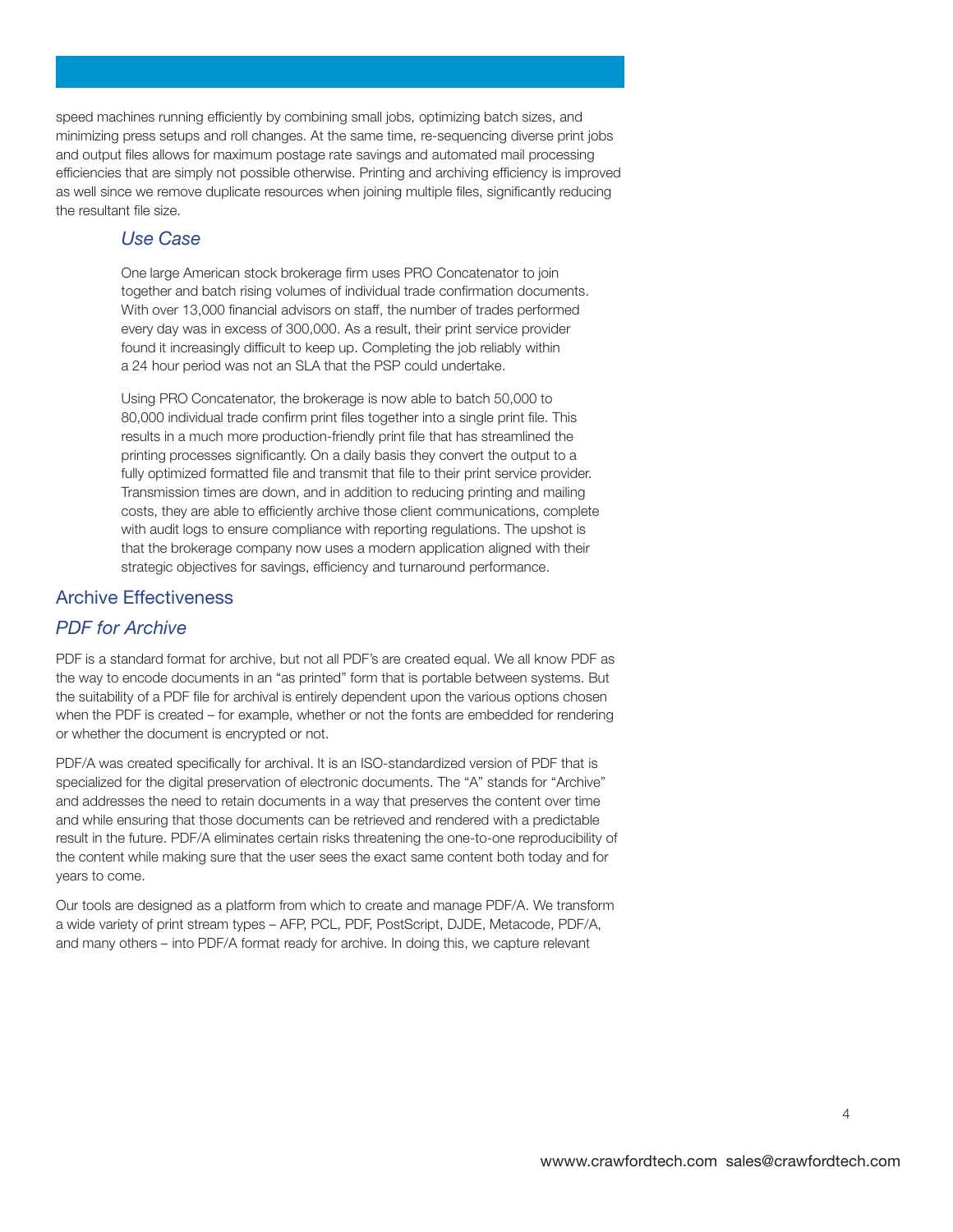**metadata that forms the index and search criteria used to store and subsequently locate specific documents once they are in the archive. Indeed, PRO Transform Plus is used by the largest producers of transactional customer documents in the world and allows you to transform mission-critical transactional document print streams into PDF/A without the need for reprogramming.** 

#### *Use Case*

**Dominion of Canada is one example of how companies are using CrawfordTech transform technologies to create PDF/A. Dominion is one of Canada's largest property and casualty insurers. As a result, they have an ever-rising volume of policy declaration documents to manage and archive. A continued reliance on paper was becoming a burden for both the company as well as their network of brokers. Since no online archive was available, each broker received a paper copy of every policyholder's policy declaration document for their reference.** 

**The mountains of paper became unmanageable and Dominion now uses our transform technology to covert the original print files into PDF/A. As a result, brokers have replaced their paper copies with electronic images they can read online. The archived versions mirror the printed versions exactly and eliminate the cost and inefficiency of relying on paper. Since PDF/A is the ISO standard for electronic document archiving, Dominion is confident that their approach will meet their immediate needs as well as their long-term archive requirements. Brokers are now able to find documents quickly and easily, which translates into better service for their clients, and Dominion's operations team is seeing reduced expense in paper and production; saving trees and money.** 

# **Redaction**

**Breaches in data security and cyber-theft is a very real threat to organizations of all sizes and from all industries. The headlines are full of reports of hackers breaking into data networks and information stores and making off with thousands, if not millions, of sensitive records. As the many high-profile reports warn, even the most security-savvy organizations are at risk. To make matters worse, many redaction tools in place only cover up the information, but leave the data in the file, which means it is still available to even a novice hacker.** 

**Organizations are continually looking to stay one step ahead as a result. One way to do that is by using our automated redaction tools to transform the risk into an operational advantage. Our Redaction Express tool, for example, helps protect enterprises against the inadvertent and unintentional release of confidential information during the production and archive of transactional documents like bills, statements and other customer correspondence. Sensitive and private information is redacted automatically and as a result enterprises from all industries are able to manage compliance risk more cost effectively. Techniques like one-step redaction across all print streams and document types means that all outbound documents are automatically analyzed for potential breaches of confidentiality.** 

**The largest producers of transactional customer documents in the world use our technologies to transform their documents and processes without the need for reprogramming.**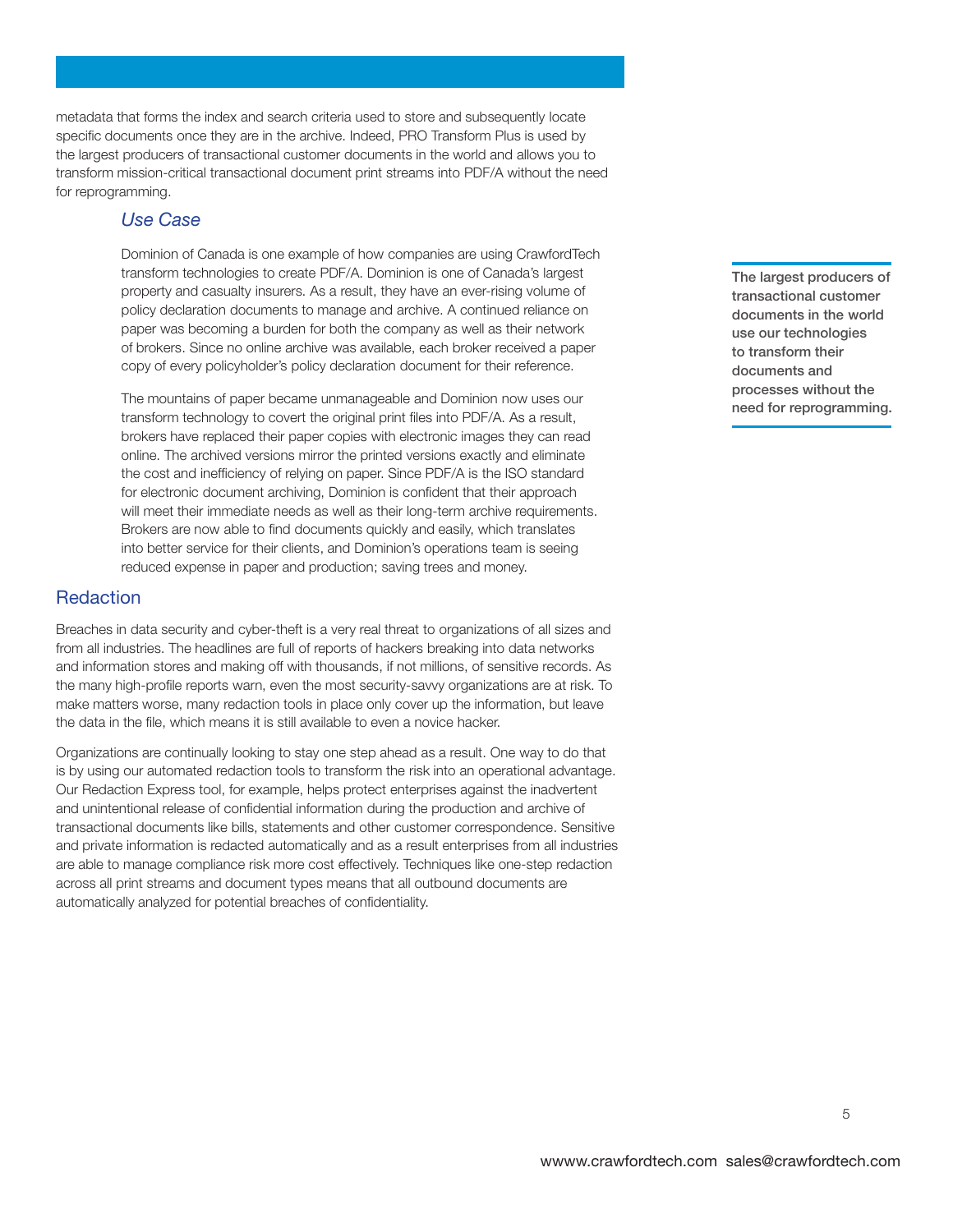**We built our redaction tools from the ground up to meet the needs of even the most challenging industry and regulatory constraints for information privacy. Indeed, CrawfordTech is the tool of choice when there is a need to redact information from print streams, PDFs and composed documents in high-volume production environments.** 

#### *Use Case*

**All organizations need to send and exchange documents of varying types, but each interaction carries with it the risk of inadvertent disclosure of confidential information. For example, you may want to test your print jobs on a vendor's machine before purchasing a full color inkjet press. You ideally will want to maintain the positions of the original characters for valid proofing, testing and comparisons, but since production documents commonly contain personal and confidential information, testing can be problematic and bring up a number of data security issues. Using Redaction Express, our clients automatically redact and protect confidential information on those documents before they are released for testing.** 

**Another example of the value of automated redaction is when an organization needs to retrieve a document from an archive that contains sensitive information. Both external and internal communications need to flow freely in order to support workflow and processes, yet not every destination or recipient has a 'need to know' or have the authorization to view sensitive or confidential information. A customer service agent may not need to see confidential information like a social security number, for instance, but require relevant and immediate access to customer records in order to provide an appropriate level of service. Companies can provide this access while protecting confidential information by using our automated redaction tools to transform documents and redact content based upon the role of the person retrieving the information.** 

#### **Compliance**

**Increasingly strict financing regulations continue to set the tone for the global financial services industry. Compliance requirements are on the rise and a number of new rules now require banks, credit unions, broker-dealers, and trust companies to perform more rigorous due diligence as part of their ongoing activities. Firms are required to monitor ongoing account transactions for suspicious activity and have a reasonable basis to know the essential facts concerning every customer account.** 

**One way to do that is by using our technologies to extract relevant information from an archive to provide proof of compliance. Many financial institutions feel the pinch from rising personnel costs as a result of managing regulatory expectations, and our tools provide an automated and complete way to reduce those costs while more effectively mitigating regulatory risk. The fact is that despite the digitization of business today, many financial institutions continue to rely on manual checks on paper or disparate pockets of technology to ensure compliance. This approach is simply no longer practical from a cost perspective, and is no longer sufficient to ensure compliance with evolving and demanding regulatory expectations.**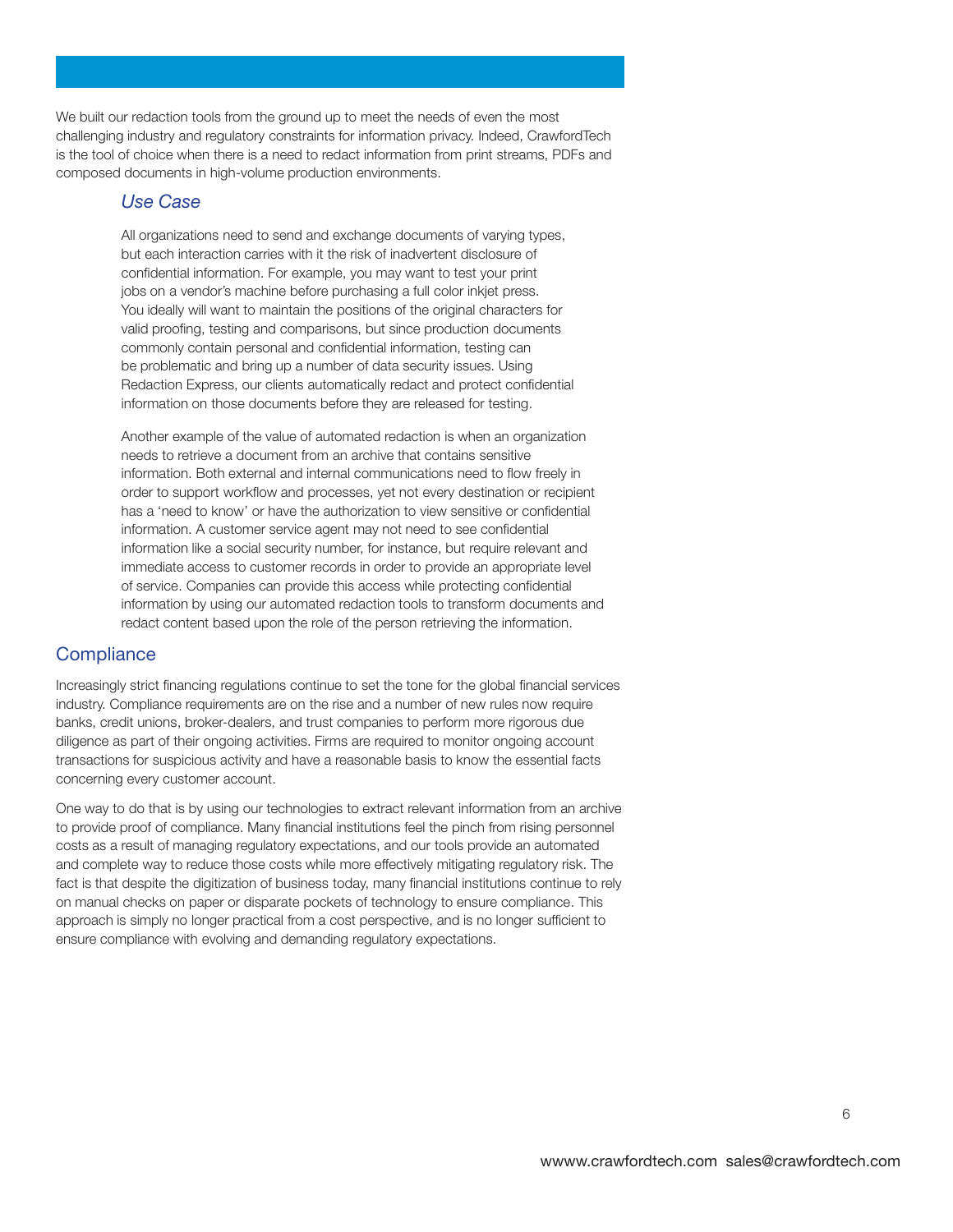# *Use Case*

**Consider the story of one of our clients — one of the largest retail banks in the world — that in 2013 was required to provide legal proof of its compliance with banking regulations by providing a comprehensive analysis of its previous 10 years of customer credit card statements. They approached us to build an automated solution to identify, extract and repurpose the necessary information so the bank could meet those demanding regulatory obligations.** 

**Since customers' credit card statements were archived in an Advanced Function Presentation (AFP) format the information was not easily extracted and formatted in that native form. CrawfordTech tools were used to and convert the data extracted from AFP into XML and then place the XML data in the bank's data warehouse where it would be validated, analyzed and properly reported. The approach automatically retrieves statements from the archive and identifies and extracts all of the required data needed for verification. The selected statements are pushed through an analytics system and analyzed for potential overcharges and over-payments, so that the bank could determine if customers were owed money and needed to be reimbursed. As a result, the bank avoided unnecessary legal action and costly fines for noncompliance while proactively dealing with any customers who may have been improperly charged.** 

# **Business Optimization**

# *Accessible PDF*

**New legal requirements are driving organizations to evaluate their strategy for accessible business documents. The goal is to properly serve all their customers that cannot access traditionally produced business documents. The three dominant pieces of legislation in North America focused on accessibility for the visually impaired are Section 508 of the Rehabilitation Act, Title III of the Americans with Disabilities Act (ADA), and AODA legislation for the province of Ontario in Canada. Both laws are very clear in stating that both hardcopy accessible versions and the availability of electronically accessible versions must be made available by all organizations.** 

**For the blind, partially-sighted, and for those with cognitive disabilities, the ability to access bills, statements and other transactional documents means greater independence. With over 21 million North Americans having profound visual impairment, governments and corporations alike are seeking to eliminate the barriers in providing reasonable accommodation for customer communications.** 

**Crawford Technologies' document accessibility tools help transform transactional documents like invoices, statements and customer correspondence into alternate formats in braille, large print, audio, e-text, and and Accessible PDF in WCAG 2.0 AA formats. Retail banks, wealth management companies, credit card issuers, utilities and telecommunications companies,as well as government organizations, all benefit from the option of creating these specialized alternate format customer communications.** 

**New requirements are driving organizations to reevaluate accessible documents. Our tools transform customer correspondence into alternate formats like braille, audio and Accessible PDF.**